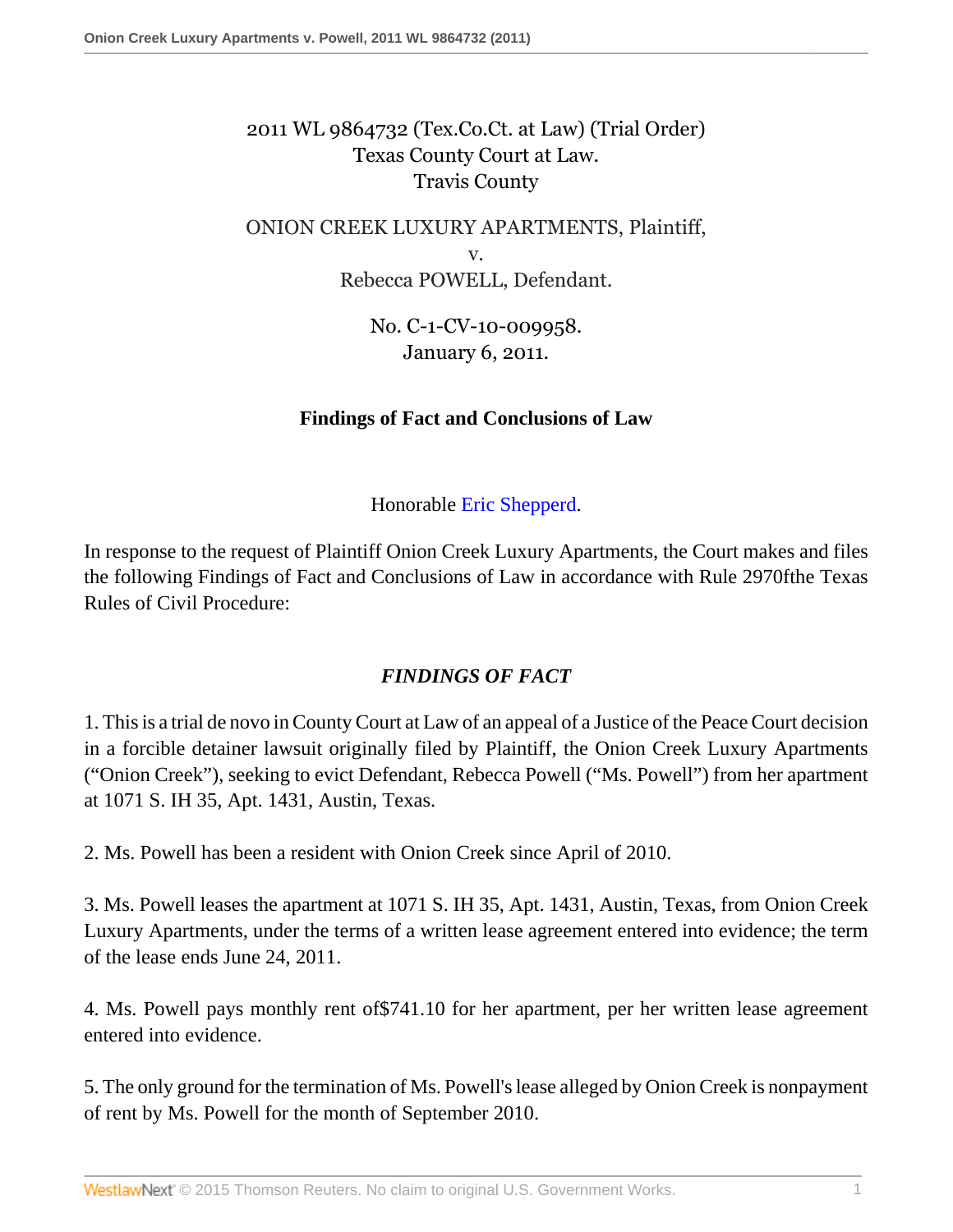6. Ms. Powell alleged in her affirmative defenses of waiver as well as promissory estoppel and unclean hands that Onion Creek did not accept her rent.

7. Ms. Powell paid her rent in September 2010 by depositing a check in the Onion Creek dropbox on September 3, 2010.

8. After discovering from her bank that her September rent check had not been cashed, Ms. Powell offered, in a telephone call to Onion Creek on September 8, 2010, to write another check for the September 2010 rent, but Onion Creek told her it would not accept payment.

9. Ms. Powell asked Onion Creek to be allowed to pay her September 2010 rent in a September 9, 2010 letter, entered into evidence.

10. Ms. Powell did not receive a notice to vacate for nonpayment of the September 2010 rent *prior* to the filing of the eviction lawsuit in Justice of the Peace Court on September 8, 2010.

11. Onion Creek filed this eviction case on September 8, 2010.

12. Ms. Powell was not represented by counsel in the Justice of the Peace hearing on September 22, 2010, and she was unable to attend the hearing in person.

13. Ms. Powell timely perfected an appeal to the County Court at Law.

14. As stated in its standard notice to vacate (entered into evidence), Onion Creek has a policy of 1) allowing payment of rent until the  $15<sup>th</sup>$  of the month by tenants who receive regular payments from the Social Security Administration and provide Social Security documentation to Onion Creek, 2) rescinding late fees for such tenants who pay their rent by the  $15<sup>th</sup>$  of the month, and 3) not filing an eviction case in such cases until the  $16<sup>th</sup>$  of the month.

15. Onion Creek follows, as its policy regarding requests by tenants for a reasonable accommodation of their disabilities, the Joint Statement of the Department of Housing and Urban Development and the Department of Justice of Reasonable Accommodations Under the Fair Housing Act, entered into evidence.

16. Ms. Powell is a person with disabilities and is receiving Social Security disability income for her disabilities.

17. Onion Creek acknowledges that Ms. Powell has disabilities and regards her as having disabilities.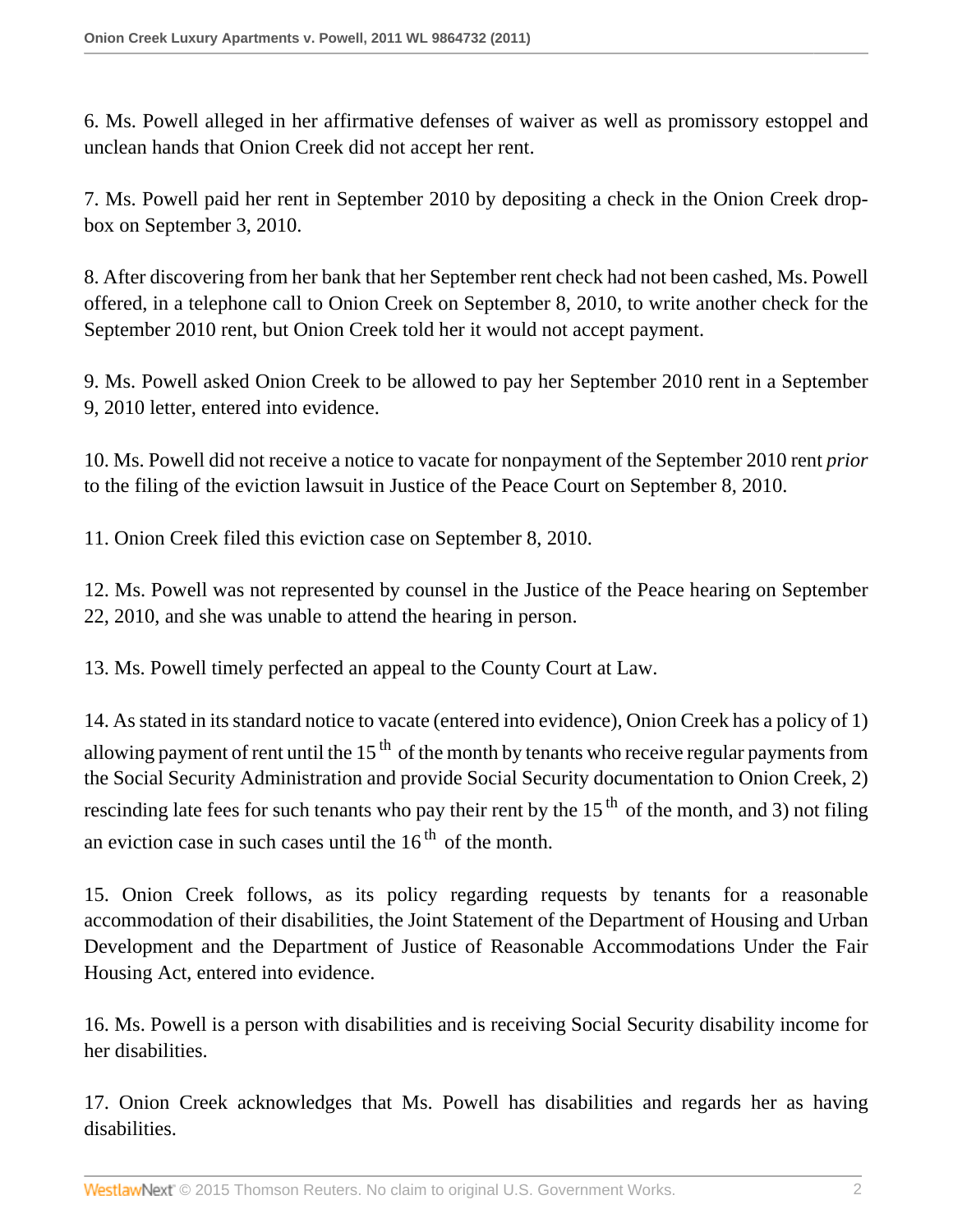18. When Ms. Powell applied for tenancy with Onion Creek, and before signing a lease, she informed Onion Creek, both orally and in her written application, entered into evidence, that she received Social Security disability income on or after the third of each month.

19. When Ms. Powell applied for tenancy with Onion Creek, and before signing a lease, she provided Onion Creek with an award letter for Social Security Disability benefits, offered into evidence, which states that she receives her benefits on or about the third of each month.

20. When Ms. Powell applied for tenancy with Onion Creek, and before signing a lease, Ms. Powell requested, as a reasonable accommodation of her disabilities, that she be allowed to pay her rent on or after the third of each month, and Onion Creek granted this request.

21. It is a reasonable accommodation of Ms. Powell's disabilities for Onion Creek to accept her rent payment on or after the third of each month, and with no late fees or threat of eviction.

22. It is a reasonable accommodation of Ms. Powell's disabilities for Onion Creek to accept her rent payment on or after the third of each month until the fifteenth of the month, with no late fees or threat of eviction.

23. From April 2010 through September of 2010, when this case was filed, Ms. Powell always paid her rent after the first of the month, including on or after the third of the month.

24. Onion Creek had a pattern and practice of accepting late rent from Ms. Powell, and Onion Creek did not inform her that they would no longer accept late rent from her or charge her late fees for paying rent late.

25. Ms. Powell complained repeatedly to Onion Creek management about repair problems with her unit.

26. On August 16, 2010, Ms. Powell sent a letter (entered into evidence) via certified mail return receipt, to Onion Creek listing 13 different unresolved repair complaints that she believed affected her health and safety.

27. On September 20, 2010, Onion Creek posted a Belief of Abandonment notice (entered into evidence) on Ms. Powell's door, even though the unit had not been unoccupied for five days with rent unpaid or gas, water, or electric service terminated, and furniture and clothing had not been removed from the unit.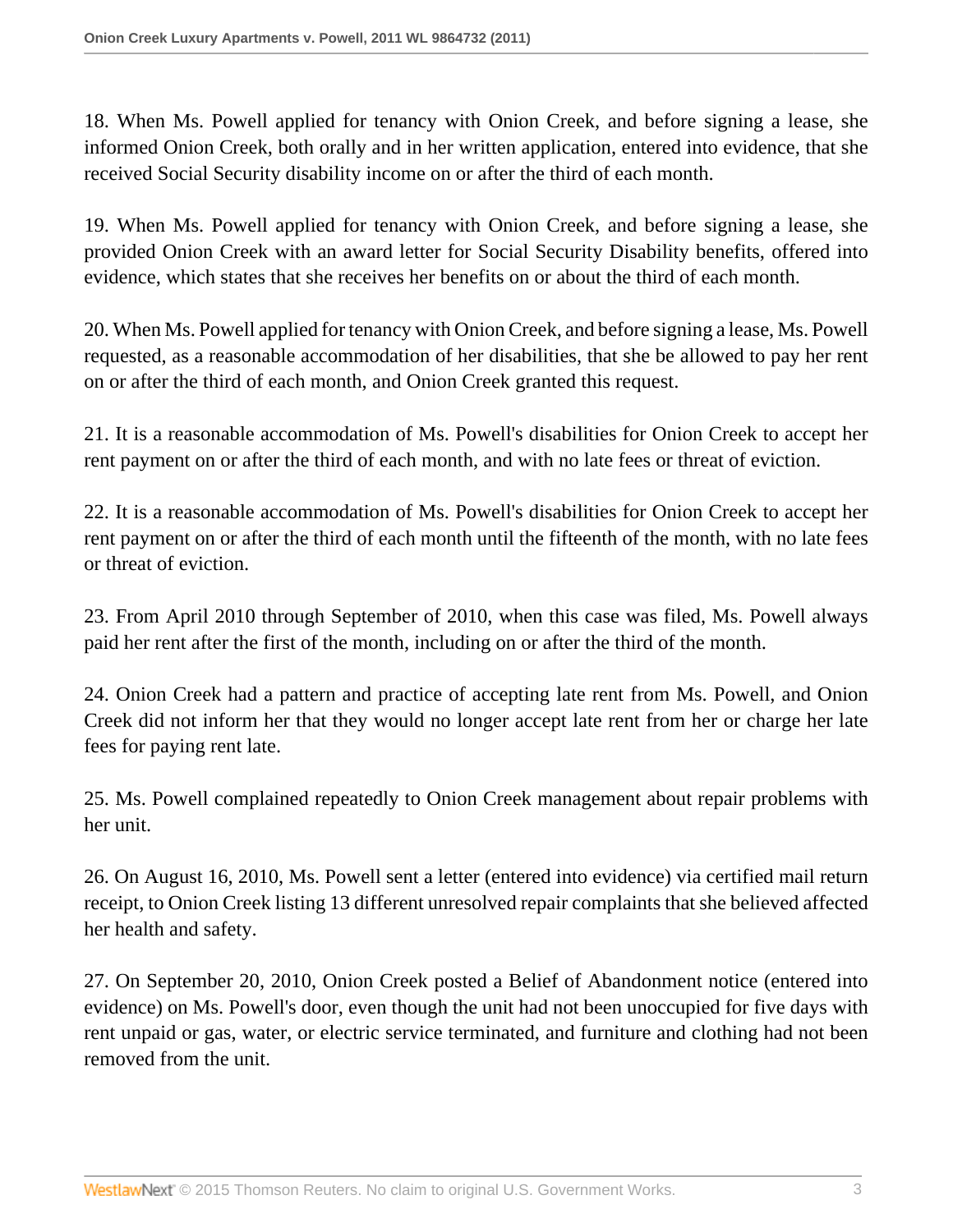28. A reasonable fee in Travis County for representation of Ms. Powell by an attorney with the education and experience of her attorney is \$3,200.

#### *CONCLUSIONS OF LAW*

1. This Court has jurisdiction of this de novo appeal to the County Court of Law from Justice of the Peace Court in this forcible detainer lawsuit.

2. Pursuant to [Section 24.005 of the Texas Property Code,](http://www.westlaw.com/Link/Document/FullText?findType=L&pubNum=1000184&cite=TXPOS24.005&originatingDoc=I47824db85ffe11e280719c3f0e80bdd0&refType=LQ&originationContext=document&vr=3.0&rs=cblt1.0&transitionType=DocumentItem&contextData=(sc.Search)) Onion Creek was required to give Ms. Powell a notice to vacate before filing this case, which it did not do.

3. Onion Creek did not show that Ms. Powell violated her lease, so Onion Creek takes nothing from Ms. Powell in this case.

4. Ms. Powell did not violate her lease because she paid her rent in September 2010.

5. Onion Creek cannot evict Ms. Powell for nonpayment of September 2010 rent, because she offered the rent and Onion Creek refused to accept it.

6. Ms. Powell is a person with disabilities as defined by the state and federal Fair Housing Acts (Tex. Prop. Code  $\S 301.003(6)$ ; 42 U.S.C.  $\S 3602(h)$ ), and she is regarded by Onion Creek as having disabilities.

7. Onion Creek cannot evict Ms. Powell for late payment of September 2010 rent because its refusal to accept her payment is a denial of her request for a reasonable accommodation of her disabilities and therefore a violation of the state and federal Fair Housing Acts [\(Tex. Prop. Code](http://www.westlaw.com/Link/Document/FullText?findType=L&pubNum=1000184&cite=TXPOS301.025&originatingDoc=I47824db85ffe11e280719c3f0e80bdd0&refType=LQ&originationContext=document&vr=3.0&rs=cblt1.0&transitionType=DocumentItem&contextData=(sc.Search)) [§ 301.025](http://www.westlaw.com/Link/Document/FullText?findType=L&pubNum=1000184&cite=TXPOS301.025&originatingDoc=I47824db85ffe11e280719c3f0e80bdd0&refType=LQ&originationContext=document&vr=3.0&rs=cblt1.0&transitionType=DocumentItem&contextData=(sc.Search)); [42 U.S.C. § 3604\(f\)\(2\), and \(3\)\(B\)](http://www.westlaw.com/Link/Document/FullText?findType=L&pubNum=1000546&cite=42USCAS3604&originatingDoc=I47824db85ffe11e280719c3f0e80bdd0&refType=RB&originationContext=document&vr=3.0&rs=cblt1.0&transitionType=DocumentItem&contextData=(sc.Search)#co_pp_ac4e0000281c0)).

8. Onion Creek cannot evict Ms. Powell for late payment of September 2010 rent because to do so would be a violation of the state and federal Fair Housing Act provisions on reasonable accommodations ([Tex. Prop. Code § 301.025](http://www.westlaw.com/Link/Document/FullText?findType=L&pubNum=1000184&cite=TXPOS301.025&originatingDoc=I47824db85ffe11e280719c3f0e80bdd0&refType=LQ&originationContext=document&vr=3.0&rs=cblt1.0&transitionType=DocumentItem&contextData=(sc.Search)); [42 U.S.C. § 3604\(f\)\(2\), and \(3\)\(B\)](http://www.westlaw.com/Link/Document/FullText?findType=L&pubNum=1000546&cite=42USCAS3604&originatingDoc=I47824db85ffe11e280719c3f0e80bdd0&refType=RB&originationContext=document&vr=3.0&rs=cblt1.0&transitionType=DocumentItem&contextData=(sc.Search)#co_pp_ac4e0000281c0)).

9. It is a reasonable accommodation of Ms. Powell's disabilities under the state and federal Fair Housing Acts for Onion Creek to accept her rent payment on or after the third of each month until the fifteenth of the month, with no late fees or filing of an eviction case [\(Tex. Prop. Code §](http://www.westlaw.com/Link/Document/FullText?findType=L&pubNum=1000184&cite=TXPOS301.025&originatingDoc=I47824db85ffe11e280719c3f0e80bdd0&refType=LQ&originationContext=document&vr=3.0&rs=cblt1.0&transitionType=DocumentItem&contextData=(sc.Search)) [301.025](http://www.westlaw.com/Link/Document/FullText?findType=L&pubNum=1000184&cite=TXPOS301.025&originatingDoc=I47824db85ffe11e280719c3f0e80bdd0&refType=LQ&originationContext=document&vr=3.0&rs=cblt1.0&transitionType=DocumentItem&contextData=(sc.Search)); [42 U.S.C. § 3604\(f\)\(2\), and \(3\)\(B\)\)](http://www.westlaw.com/Link/Document/FullText?findType=L&pubNum=1000546&cite=42USCAS3604&originatingDoc=I47824db85ffe11e280719c3f0e80bdd0&refType=RB&originationContext=document&vr=3.0&rs=cblt1.0&transitionType=DocumentItem&contextData=(sc.Search)#co_pp_ac4e0000281c0).

10. Onion Creek waived its right under Texas law to evict Ms. Powell for late payment of September 2010 rent because it had a pattern and practice of accepting late rent from her and did not tell her that it would no longer accept late payments.